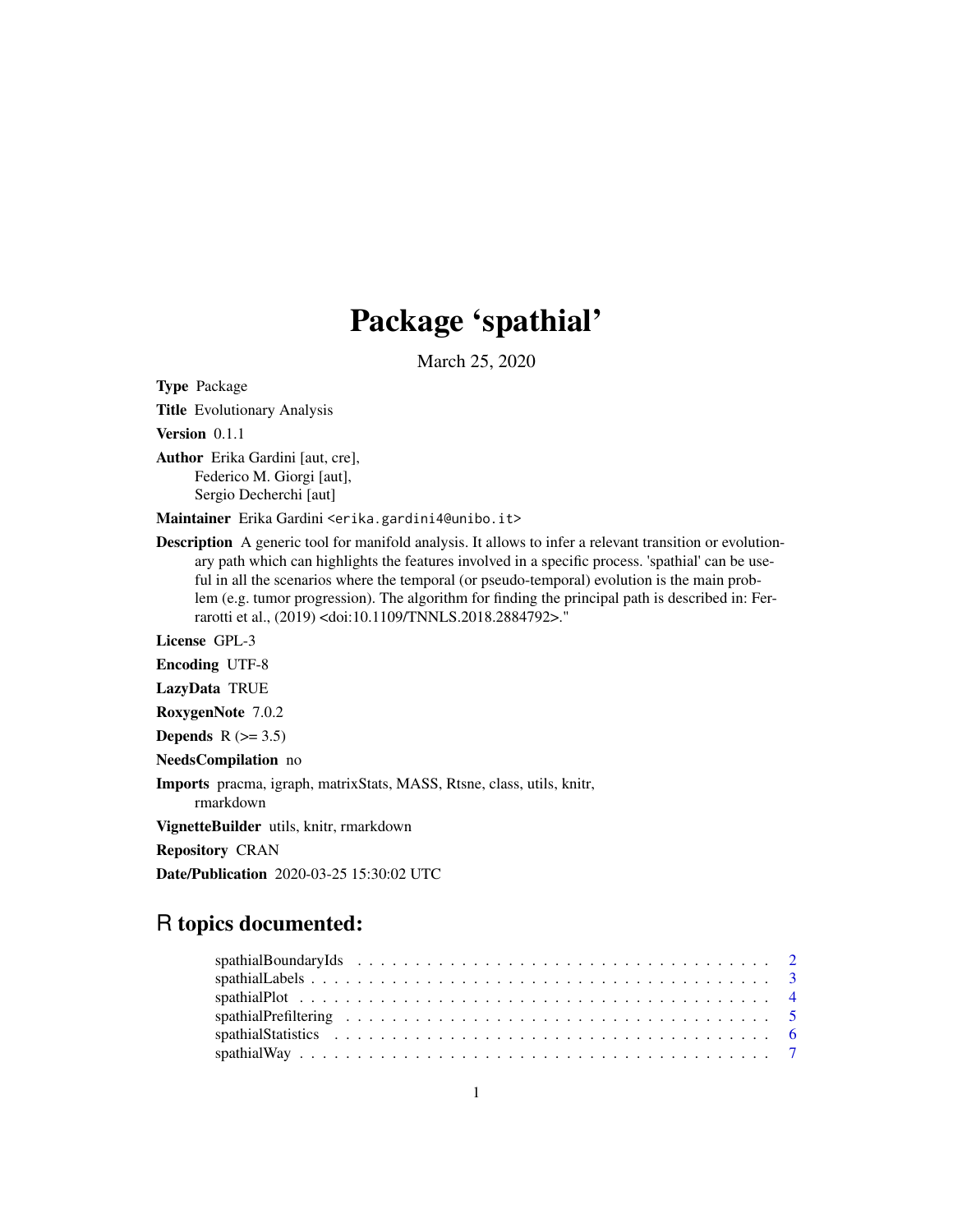#### <span id="page-1-0"></span>**Index** [8](#page-7-0) **8**

spathialBoundaryIds *Select starting and ending points*

# Description

Get the coordinates of the starting and ending points

#### Usage

```
spathialBoundaryIds(X, X_labels = NULL, mode = 1, from = NULL, to = NULL)
```
# Arguments

| X        | data points                                                 |
|----------|-------------------------------------------------------------|
| X_labels | labels of the data points                                   |
| mode     | strategy for boundary selection                             |
|          | • 1 - selected by the user                                  |
|          | $\bullet$ 2 - centroids                                     |
|          | • 3 - insert the row name of the starting and ending points |
| from     | starting class or row name of the starting point            |
| to       | ending class or row name of the ending point                |

#### Value

A list of objects

- boundary ids: the indexes of the boundaries
- X: the new data matrix with the boundary
- X\_labels: the new labels of the data matrix with the boundary labels

```
# Load data matrix X
load(system.file('extdata','X.rda',package='spathial',mustWork=TRUE))
# Load description vector X_labels
load(system.file('extdata','X_labels.rda',package='spathial',mustWork=TRUE))
# Run spathialBoundary
boundaryRes <- spathialBoundaryIds(X, X_labels, mode=2, from=3, to=6)
```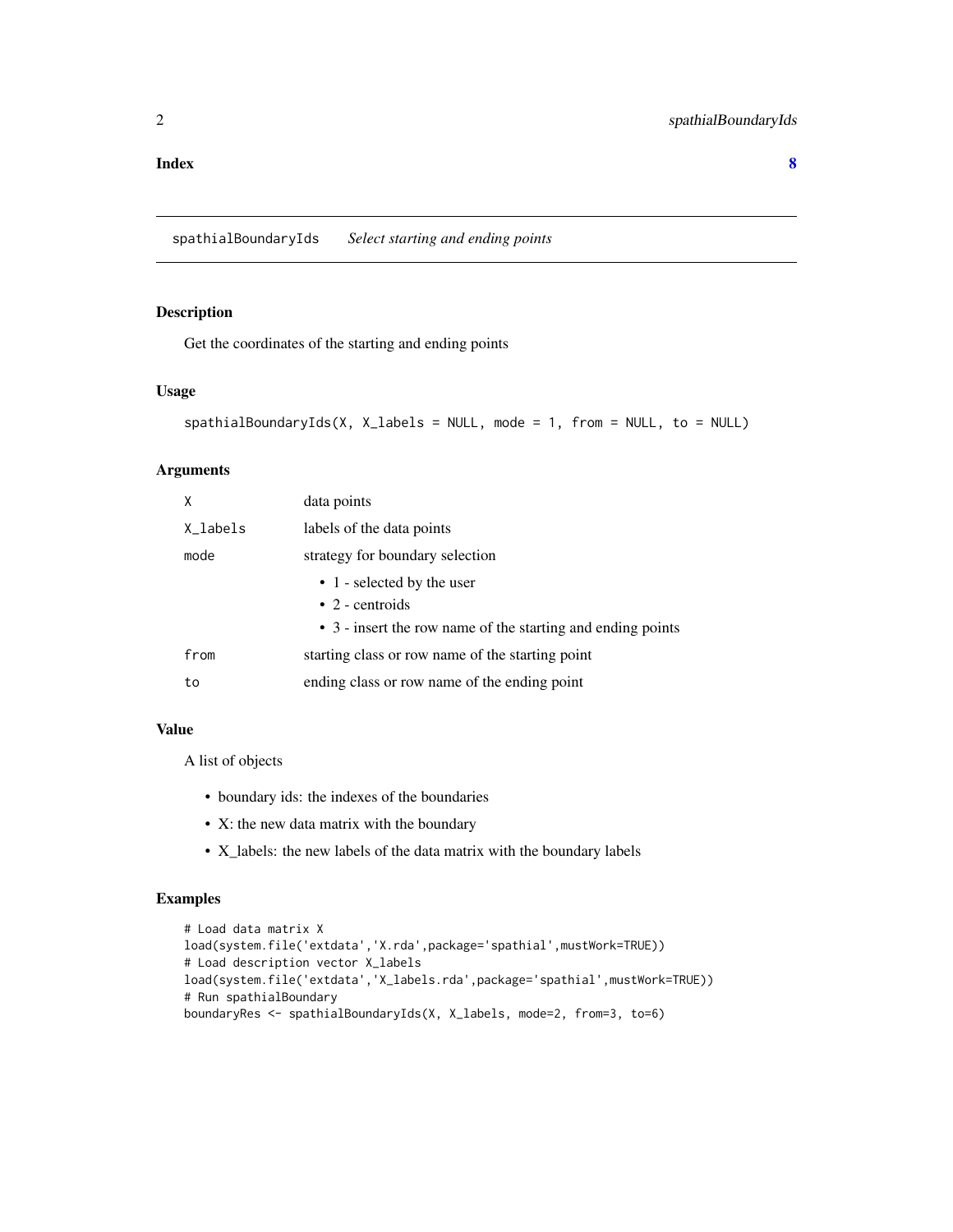<span id="page-2-0"></span>spathialLabels *Find labels*

#### Description

Get the label of each waypoint according to the neighbourhood

# Usage

```
spathialLabels(X, X_labels, spathial_res)
```
#### Arguments

| X            | data points                                                |
|--------------|------------------------------------------------------------|
| X labels     | labels of the data points                                  |
| spathial_res | principal path from the starting point to the ending point |

#### Value

ppath\_labels: labels of the waypoints

```
#EXAMPLE 1
# Load data matrix X
load(system.file('extdata','X.rda',package='spathial',mustWork=TRUE))
# Load description vector X_labels
load(system.file('extdata','X_labels.rda',package='spathial',mustWork=TRUE))
# Run spathialBoundary
boundaryRes <- spathialBoundaryIds(X, X_labels, mode=2, from=3, to=6)
X <- boundaryRes$X
X_labels <- boundaryRes$X_labels
boundary_ids <- boundaryRes$boundary_ids
#Set the number of waypoints
NC < - 20# Run spathialWay
spathial_res <- spathialWay(X, boundary_ids, NC)
#Run spathialLabels with spathial_res
labels <- spathialLabels(X, X_labels, spathial_res)
labels
```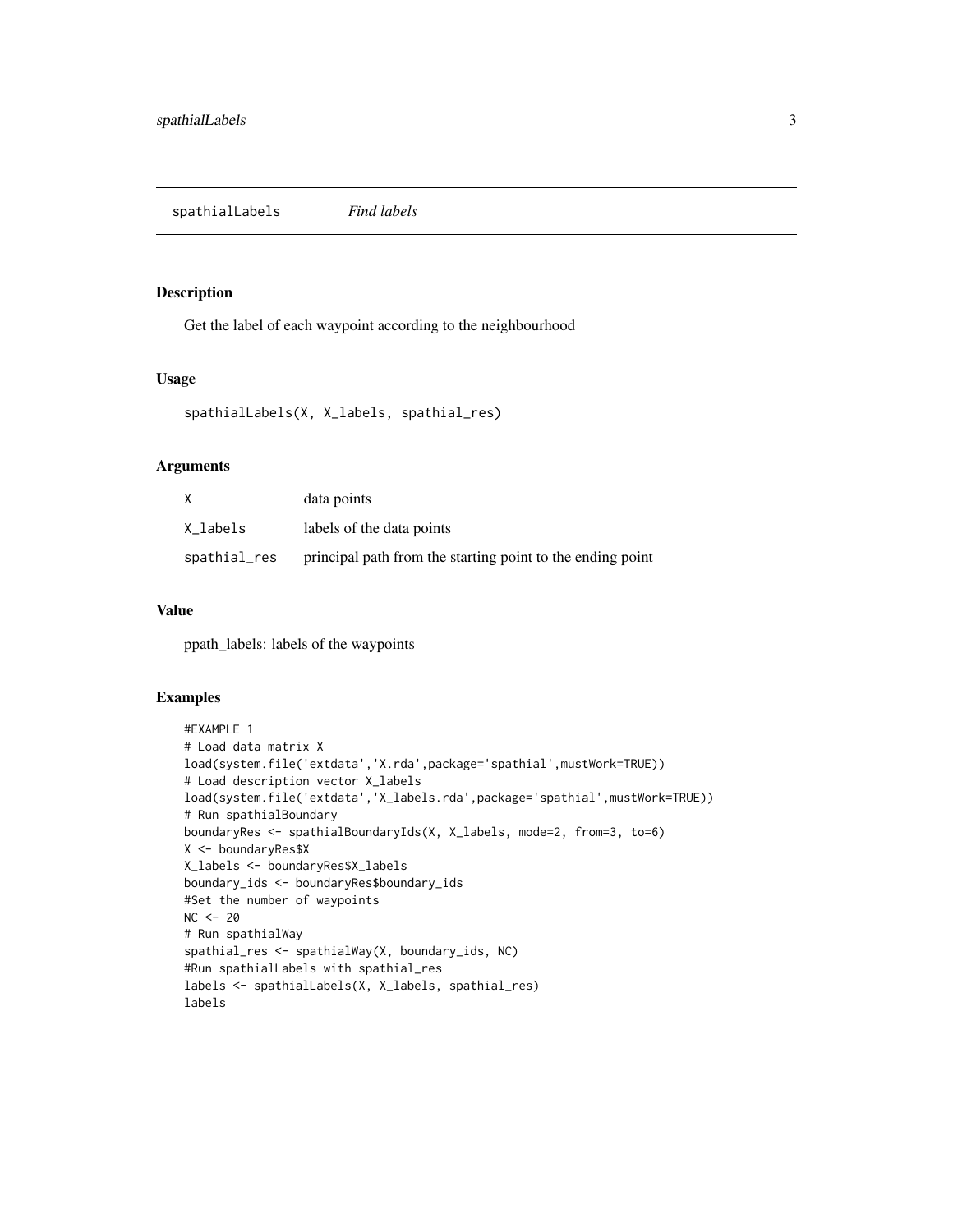#### <span id="page-3-0"></span>Description

Get the 2D coordinates of each waypoint (using t-SNE algorithm for the dimensionality reduction)

#### Usage

```
spathialPlot(
 X,
 X_labels,
 boundary_ids,
  spathial_res,
 perplexity_value = NULL,
 mask = NULL,title = NULL,
  ...
)
```
# Arguments

| X                | data points                                                        |
|------------------|--------------------------------------------------------------------|
| X_labels         | labels of the data points                                          |
| boundary_ids     | waypoints                                                          |
| spathial_res     | principal path from the starting point to the ending point         |
| perplexity_value |                                                                    |
|                  | the value for TSNE perplexity (default is nrsamples *3/50)         |
| mask             | the mask of the sample to preserve (when prefiltering is computed) |
| title            | the title of the plot                                              |
|                  | Parameters which will be inherited by plot()                       |
|                  |                                                                    |

```
load(system.file('extdata','X.rda',package='spathial',mustWork=TRUE))
# Load description vector X_labels
load(system.file('extdata','X_labels.rda',package='spathial',mustWork=TRUE))
# Run spathialBoundary
boundaryRes <- spathialBoundaryIds(X, X_labels, mode=2, from=3, to=6)
X <- boundaryRes$X
X_labels <- boundaryRes$X_labels
boundary_ids <- boundaryRes$boundary_ids
#Set the number of waypoints
NC < - 20# Run spathialWay
spathial_res <- spathialWay(X, boundary_ids, NC)
```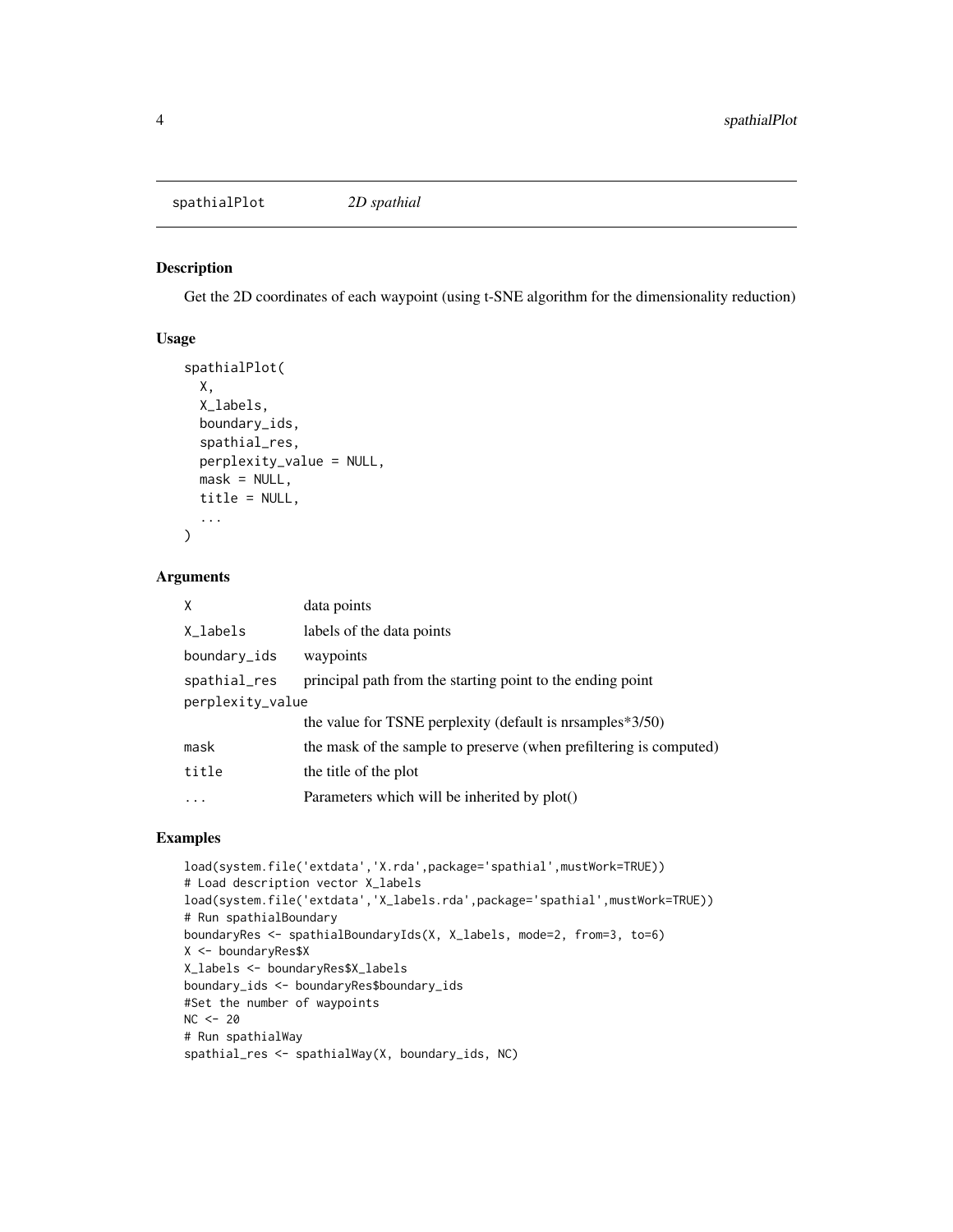```
#Run spathialPlot with spathial_res
spathialPlot(X, X_labels, boundary_ids, spathial_res, perplexity_value=30)
```
spathialPrefiltering *Prefilter data*

#### Description

Regularized K-means for principal path: prefiltering

#### Usage

```
spathialPrefiltering(X, boundary_ids)
```
#### Arguments

|              | data points                                                    |
|--------------|----------------------------------------------------------------|
| boundary_ids | names of the start and ending points, to be treated separately |

#### Value

A list of objects

- mask: indexes of the data points to preserv
- boundary\_ids: the filtered boundary ids

```
# Load data matrix X
load(system.file('extdata','X.rda',package='spathial',mustWork=TRUE))
# Load description vector X_labels
load(system.file('extdata','X_labels.rda',package='spathial',mustWork=TRUE))
# Run spathialBoundary
boundaryRes <- spathialBoundaryIds(X, X_labels, mode=2, from=3, to=6)
X <- boundaryRes$X
X_labels <- boundaryRes$X_labels
boundary_ids <- boundaryRes$boundary_ids
# Run spathial spathialPrefilterinh with the output of the function spathialBoundaryIds
filterRes <- spathialPrefiltering(X, boundary_ids)
# Extract prefiltering results
mask <- filterRes$mask
boundary_ids <- filterRes$boundary_ids
X \leftarrow X[\text{mask},]
```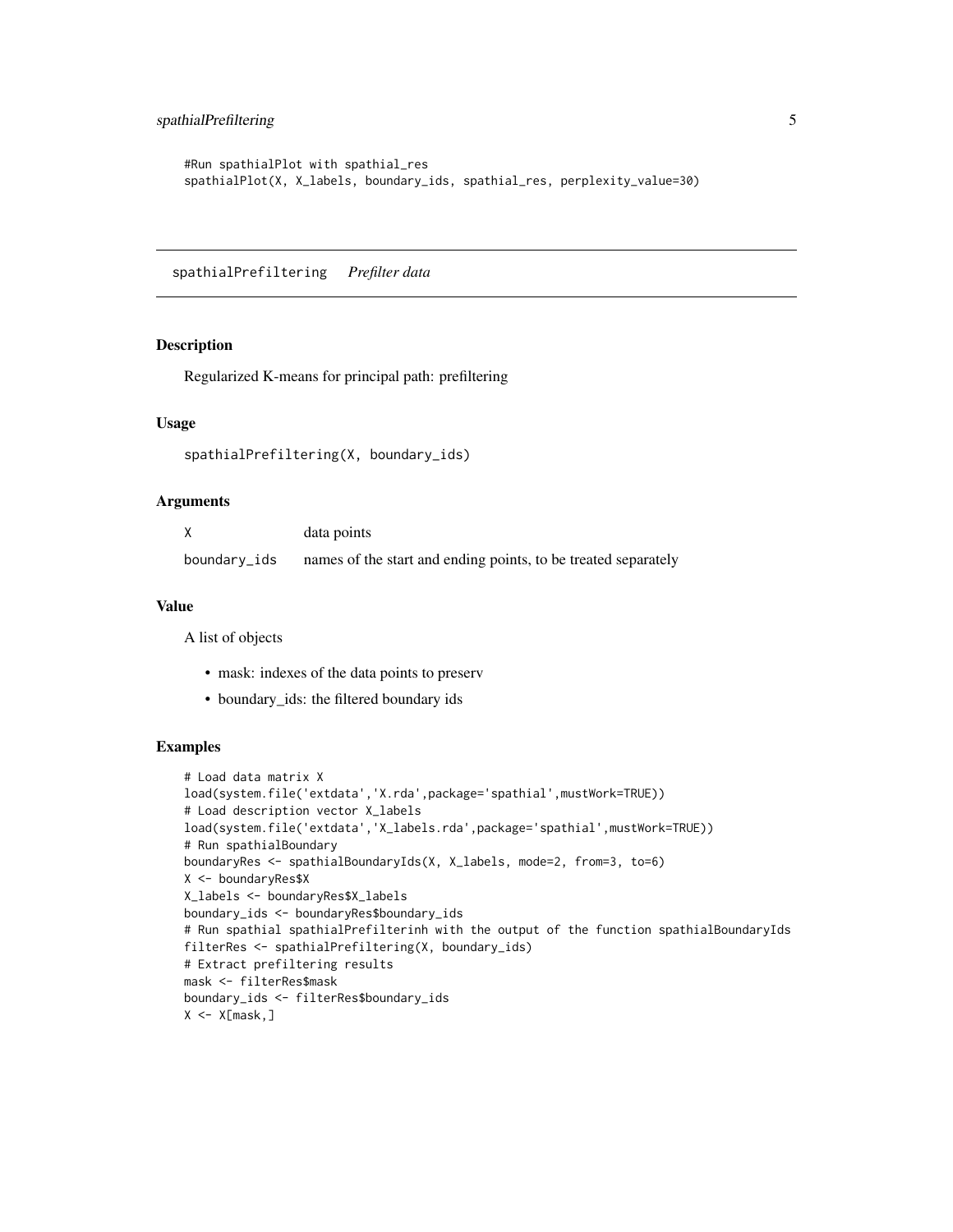<span id="page-5-0"></span>spathialStatistics *Correlation*

#### Description

Get how much the features correlate with the path

# Usage

spathialStatistics(spathial\_res)

#### Arguments

spathial\_res principal path from the starting point to the ending point

#### Value

A list of objects

- correlations: Pearson's correlation coefficients between ea ch feature and the path (when ppath\_perturbed is not NULL, a Fisher-integrated correlation coefficient is provided)
- ranks: ranks of associations between the n features and the path (when ppath\_perturbed is not NULL, the mean of the ranks is provided)
- p\_values: p values from the Pearson's correlation scores
- p\_adj: p values adjusted according to the Benjamini & Hochberg (BH) method

```
# Load data matrix X
load(system.file('extdata','X.rda',package='spathial',mustWork=TRUE))
# Load description vector X_labels
load(system.file('extdata','X_labels.rda',package='spathial',mustWork=TRUE))
# Run spathialBoundary
boundaryRes <- spathialBoundaryIds(X, X_labels, mode=2, from=3, to=6)
X <- boundaryRes$X
X_labels <- boundaryRes$X_labels
boundary_ids <- boundaryRes$boundary_ids
#Set the number of waypoints
NC < - 20# Run spathialWay
spathial_res <- spathialWay(X, boundary_ids, NC)
#Run spathialStatistics with spathial_res
statistics <- spathialStatistics(spathial_res)
```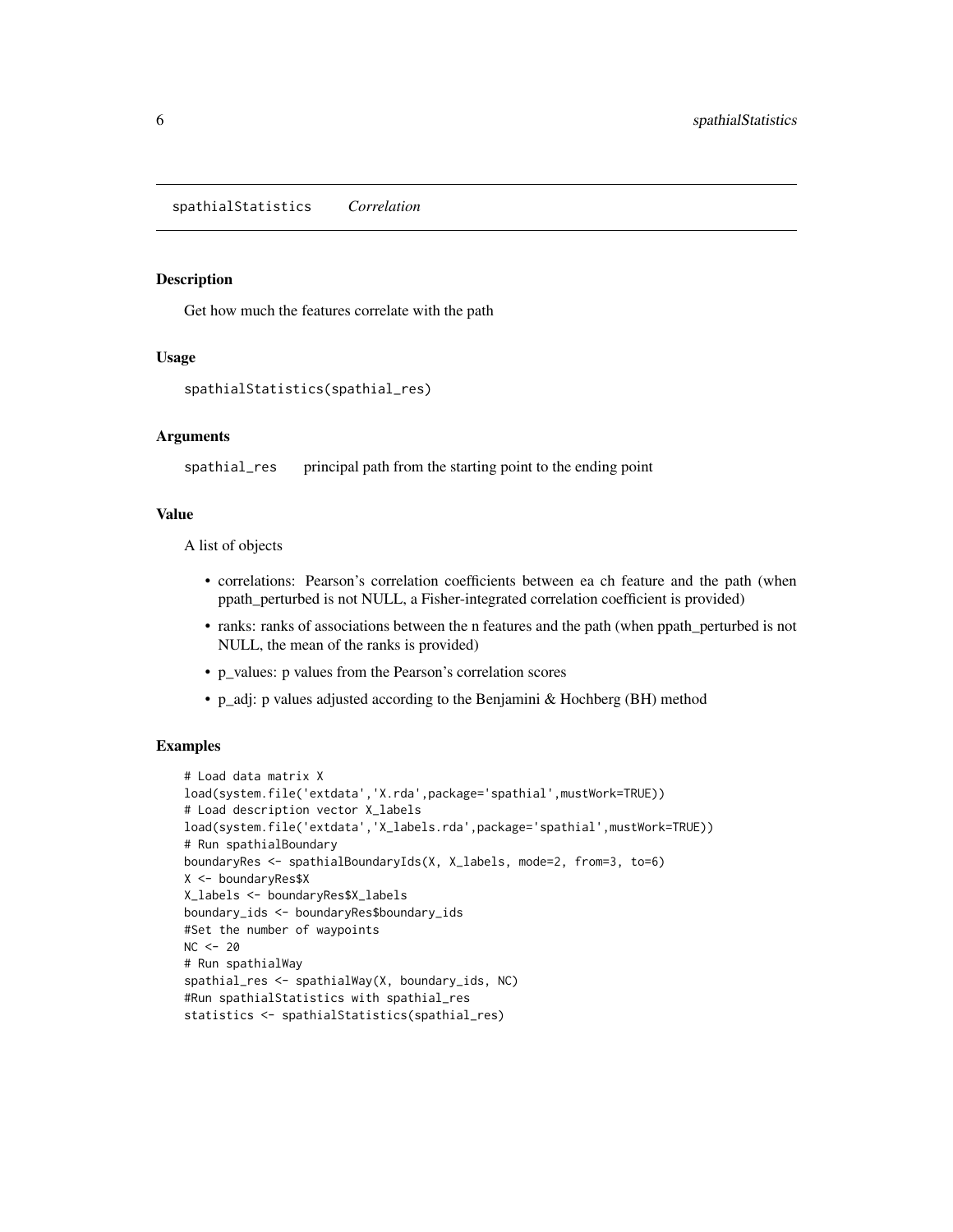<span id="page-6-0"></span>

#### Description

Get the coordinates of the waypoints of the principal path

# Usage

```
spathialWay(X, boundary_ids, NC = 50)
```
# Arguments

| X            | data points                |
|--------------|----------------------------|
| boundary_ids | starting and ending points |
| NC.          | number of waypoints        |

#### Value

spathial\_res: spathial waypoints

```
#EXAMPLE 1
# Load data matrix X
load(system.file('extdata','X.rda',package='spathial',mustWork=TRUE))
# Load description vector X_labels
load(system.file('extdata','X_labels.rda',package='spathial',mustWork=TRUE))
# Run spathialBoundary
boundaryRes <- spathialBoundaryIds(X, X_labels, mode=2, from=3, to=6)
X <- boundaryRes$X
X_labels <- boundaryRes$X_labels
boundary_ids <- boundaryRes$boundary_ids
#Set the number of waypoints
NC < - 20# Run spathialWay
spathial_res <- spathialWay(X, boundary_ids, NC)
spathial_res
```